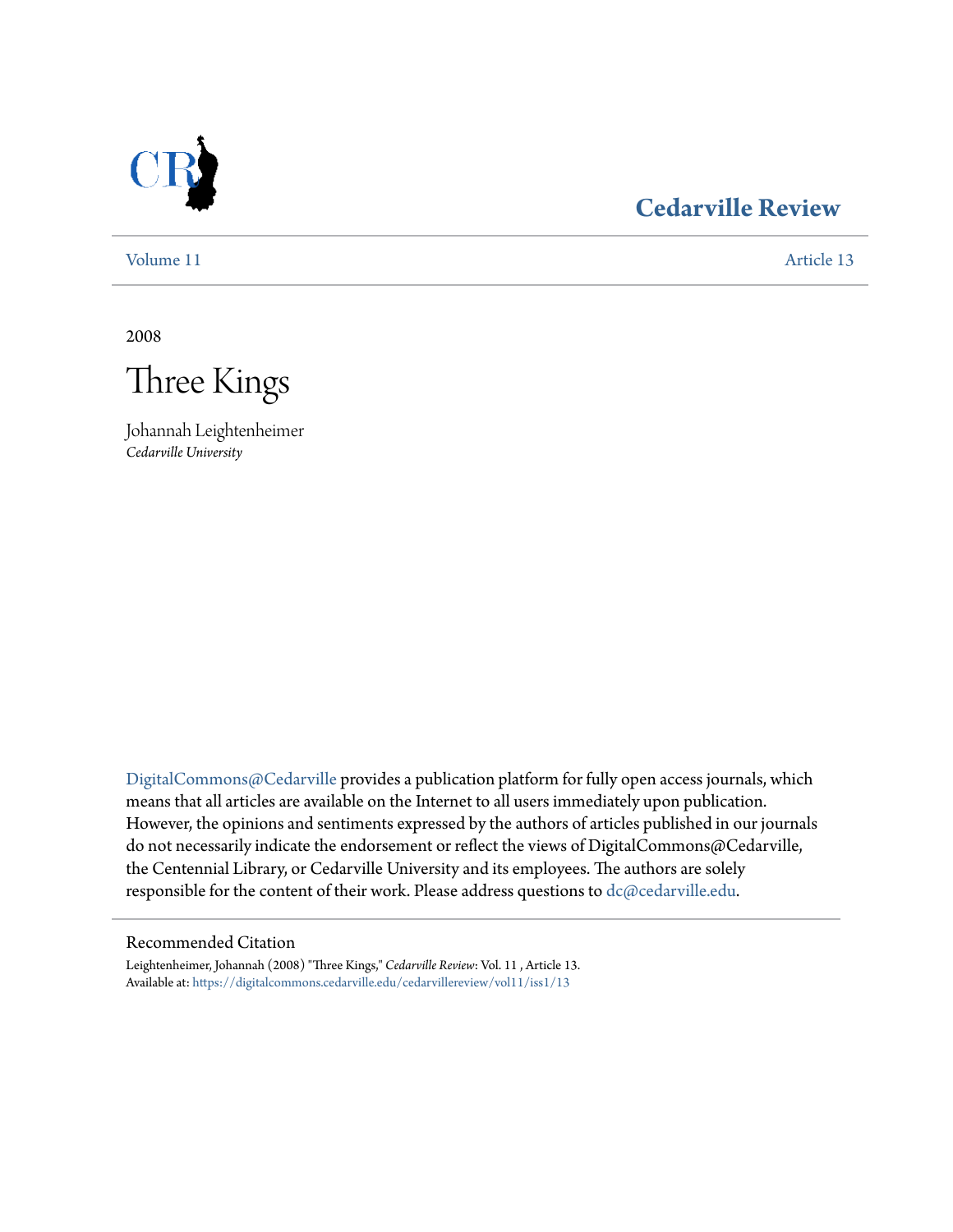# Three Kings

Browse the contents of [this issue](https://digitalcommons.cedarville.edu/cedarvillereview/vol11/iss1) of *Cedarville Review*.

#### **Keywords**

Poetry

#### **Creative Commons License**  $\bigcirc$  000

This work is licensed under a [Creative Commons Attribution-Noncommercial-No Derivative Works 4.0](http://creativecommons.org/licenses/by-nc-nd/4.0/) [License.](http://creativecommons.org/licenses/by-nc-nd/4.0/)

Follow this and additional works at: [https://digitalcommons.cedarville.edu/cedarvillereview](https://digitalcommons.cedarville.edu/cedarvillereview?utm_source=digitalcommons.cedarville.edu%2Fcedarvillereview%2Fvol11%2Fiss1%2F13&utm_medium=PDF&utm_campaign=PDFCoverPages)



Part of the <u>[Poetry Commons](http://network.bepress.com/hgg/discipline/1153?utm_source=digitalcommons.cedarville.edu%2Fcedarvillereview%2Fvol11%2Fiss1%2F13&utm_medium=PDF&utm_campaign=PDFCoverPages)</u>

This poetry is available in Cedarville Review: [https://digitalcommons.cedarville.edu/cedarvillereview/vol11/iss1/13](https://digitalcommons.cedarville.edu/cedarvillereview/vol11/iss1/13?utm_source=digitalcommons.cedarville.edu%2Fcedarvillereview%2Fvol11%2Fiss1%2F13&utm_medium=PDF&utm_campaign=PDFCoverPages)